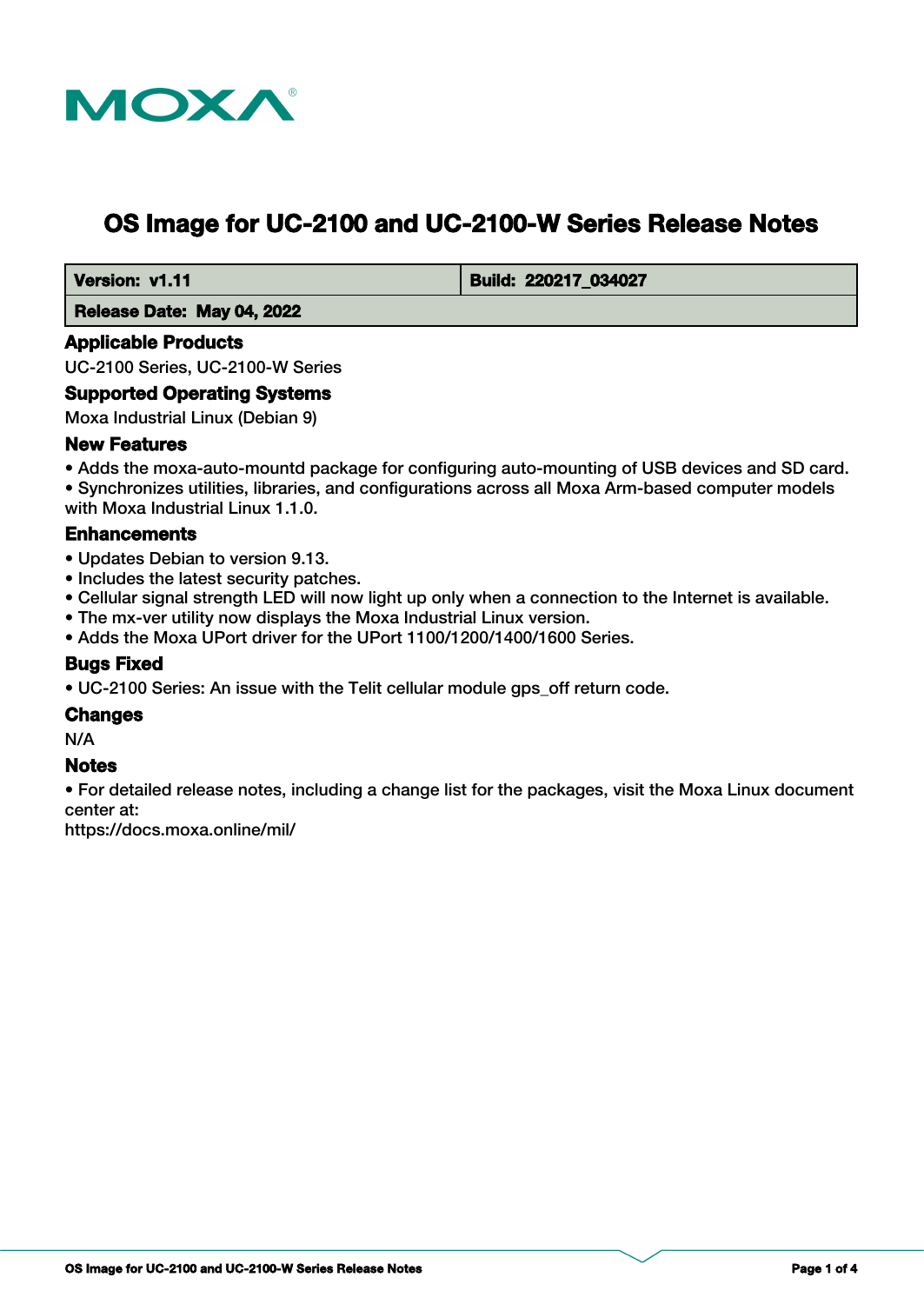

#### **Version: v1.9 Build: Build: Build: 210331\_042437**

 **Release Date: May 03, 2021**

#### **Applicable Products**

UC-2100-W Series

#### **Supported Operating Systems**

Moxa Industrial Linux (Debian 9)

#### **New Features**

- Adds Sierra Wireless Telit LE910C1-EU support.
- Adds Sierra Wireless Telit LE910C1-AP support.
- Adds Moxa MXView support.
- Built-in MXIO library for faster application development for ioLogik E1200 Series IOs.

#### **Enhancements**

• Includes Debian security update 20210221.

#### **Bugs Fixed**

- Fix matching rule 09-watchdog.rules.
- Need to tune the module initialization sequence on UC-2114-T-LX and UC-2116-T-LX to enhance compatibility to old LTE module (firmware revisions prior to L0.0.00.00.05.08).

• Clean up redundant module id file created when an unexpected power suspension occurs on the UC-2114-T-LX and UC-2116-T-LX.

## **Changes**

- Upgrades kernel verison to CIP 4.4.190.
- Upgrades Debian version to 9.13.

• Replaces "mx-mod-ctl" with "mx-module-ctl" in the platform initialization script to control the power to the module.

- Bumps the "moxa-cellular-utils" minimum required version to 2.10.17.
- Bumps the "moxa-module-contrl" minimum required version to 1.6.0.
- Bumps the "moxa-snmpd-support-package" minimum required version to 1.1.1.
- Bumps the "moxa-wifi-utils" minimum required version to 1.8.6.
- Bumps the "tpm2-tools" minimum required version to 4.1.1-1-moxa1.
- Replaces the "uc2100-moxa-configs" package with "uc2100-base-system".

• Replaces the "uc2100-sparklan-firmware" package with "sparklan-qca9377-driver-4.4.0-cipam335x".

- Uses "modules-load.d" to probe the crypto kernel module.
- Uses "udev" to configure the CANbus link.
- Uses "udev" to initialize GPS on the UC-2116-T-LX.
- Updates "moxaburn" to version 20081811.
- Removes the auto-mount function.

#### **Notes**

N/A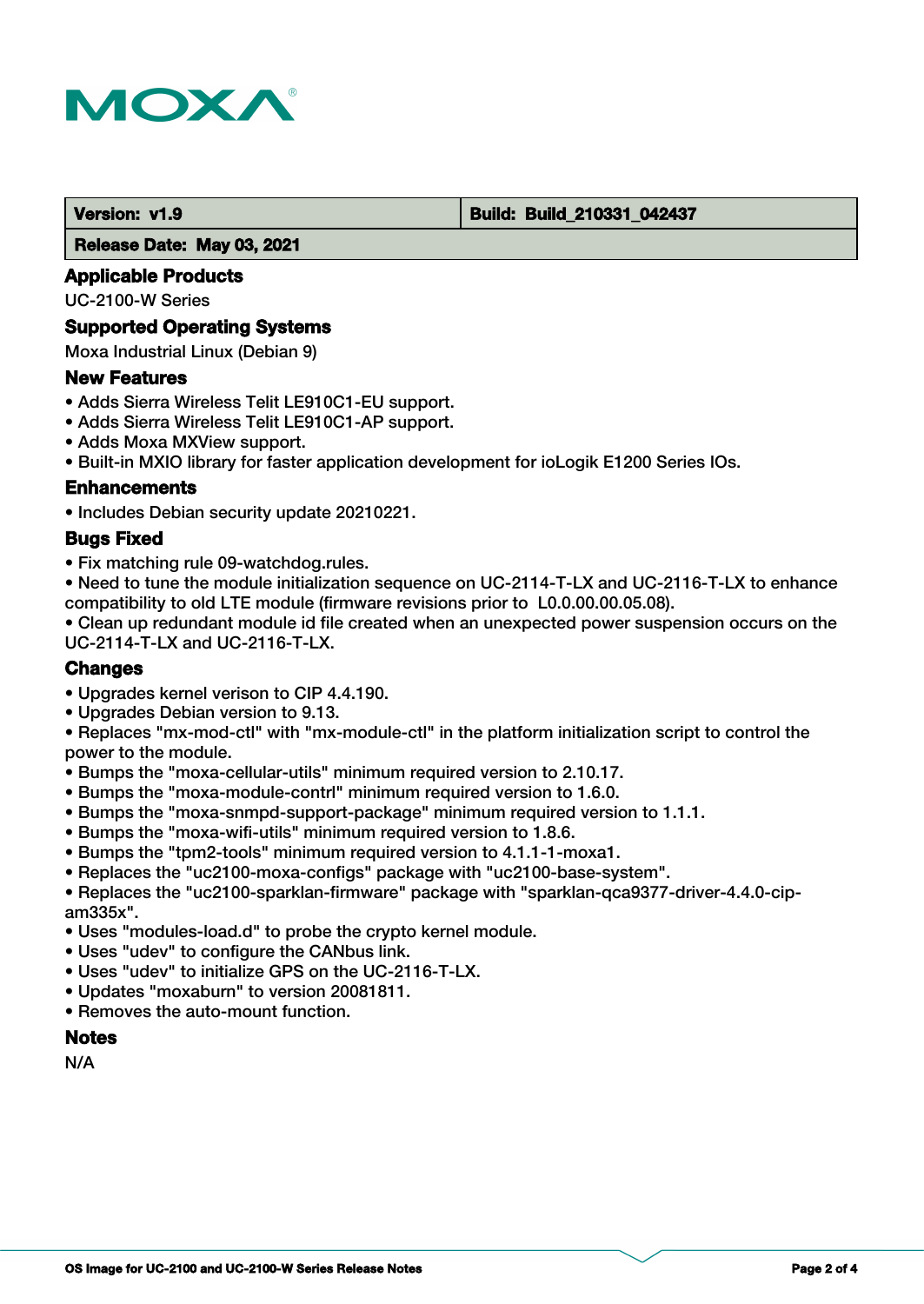

 **Version: v1.6 Build: Build: Build: 20042110** 

 **Release Date: Jun 05, 2020**

## **Applicable Products**

UC-2100-W Series, UC-2100 Series

## **Supported Operating Systems**

Moxa Industrial Linux (Debian 9)

## **New Features**

N/A

#### **Enhancements**

• Updated the serial driver for better production stability.

## **Bugs Fixed**

N/A

## **Changes**

N/A

## **Notes**

N/A